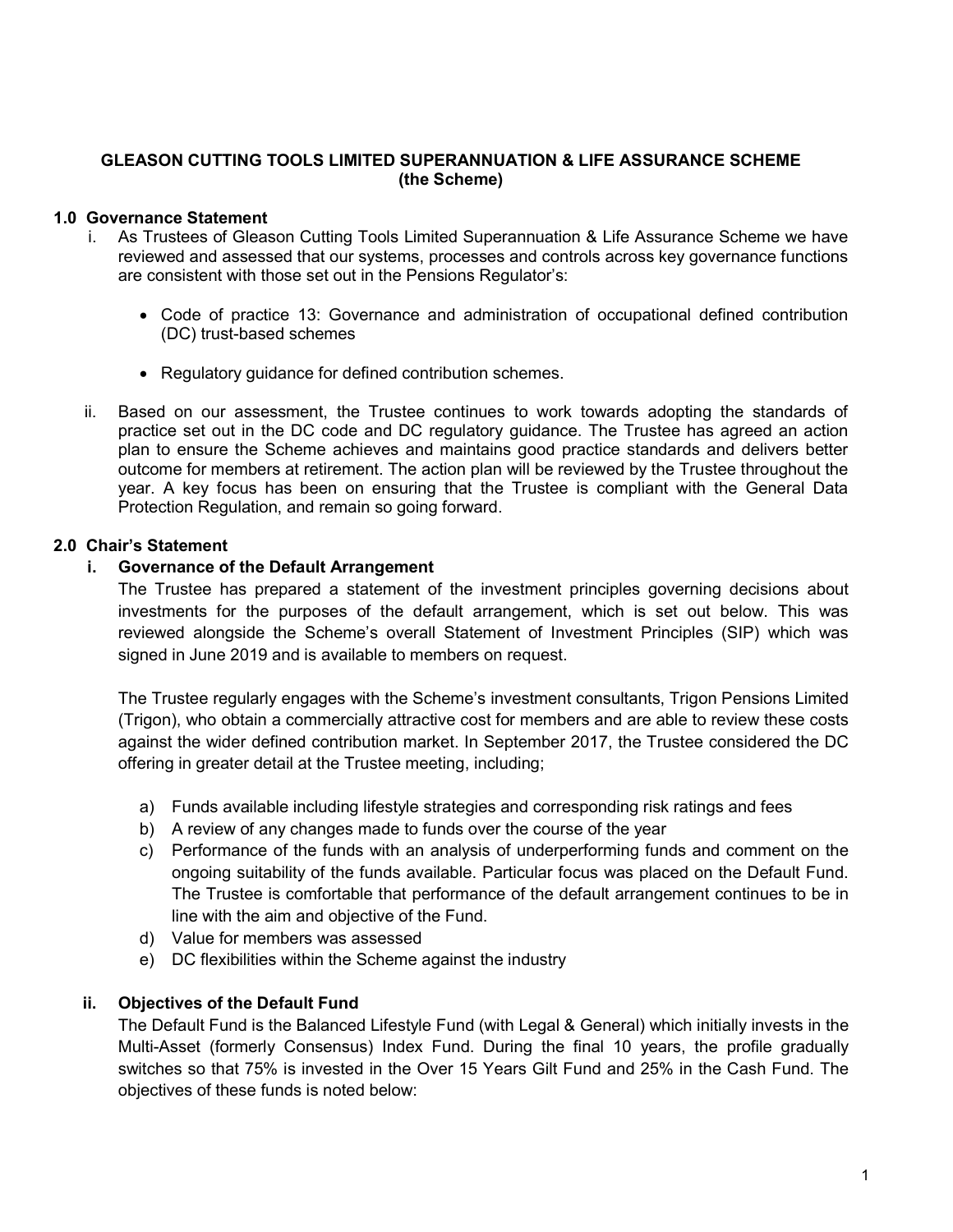The Multi-Asset (formerly Consensus) Index Fund aims to meet the criteria of the ABI Mixed Investment 40-85% Shares sector. The Fund is expected to have a level of risk which is equivalent to two thirds of the volatility of a global equity portfolio, over the long-term. This Fund is passively managed.

The objective of the Over 15 year Gilt Fund is to track the performance of the FTSE A Government (Over 15 Year) Index to within +/- 0.25% p.a. for two years out of three. This Fund is passively managed.

Finally, the objective of the Cash Fund is to perform in line with 7 Day LIBID, without incurring excessive risk. The Fund is actively managed, and holds sterling deposits with a range of high quality financial institutions. The Fund may also hold UK Treasury Bills or other short dated debt issued by the Government or other public sector bodies.

The aim of the lifestyle fund is to reduce the risk of members being inappropriately invested at retirement. In the early years, money is invested in funds with greater growth prospects. As retirement approaches, the individual's account will be gradually and automatically switched into lower-risk investment funds.

Over the course of the year, the Trustee reviewed the funds available to members and corresponding performance, with particular focus on the Default Fund. The reviews took place during the Trustee meetings rather than carrying out a written analysis. The next review of the DC arrangement is due to be carried out at the next Trustee meeting.

The Trustee is comfortable that the performance of the Default Fund remains consistent with the aims and objectives of the overall strategy. As the Trustee considers the Default Fund to remain appropriate, no change has been made to the default arrangement over the course of the year. The Trustee continues to consider this arrangement to be the most suitable for the membership as a whole.

### iii. Expected Return of the Default Fund

The expected return of the Balanced Lifestyle Fund based on assumptions used to produce Statutory Money Purchase Illustrations is 4.6% p.a. inclusive of charges.

#### iv. Realisation of Investments

The assets held by the Investment Manager are readily marketable. Notice for realisation of assets can be given on any working day for any amount. All units issued by the Investment Manager and credited to the Trustee are redeemable at bid prices.

Any redemptions that are made will be disinvested using the authorised price on that given day plus any applicable charges.

#### v. Environmental, Social and Governance Considerations

The Trustee's duty is to act in the best financial interests of the Scheme's beneficiaries. This includes undertaking due diligence when appointing Investment Managers, by reviewing each potential Investment Manager's policies and procedures regarding Environmental, Social and Governance (ESG) issues. The Trustee believes that a considered approach to ESG issues can enhance the investment processes of the Investment Manager that they employ. They believe that responsibly managed companies are better placed to achieve a sustainable competitive advantage and provide strong long-term growth.

The Trustee expects the appointed Investment Manager, when assessing the financial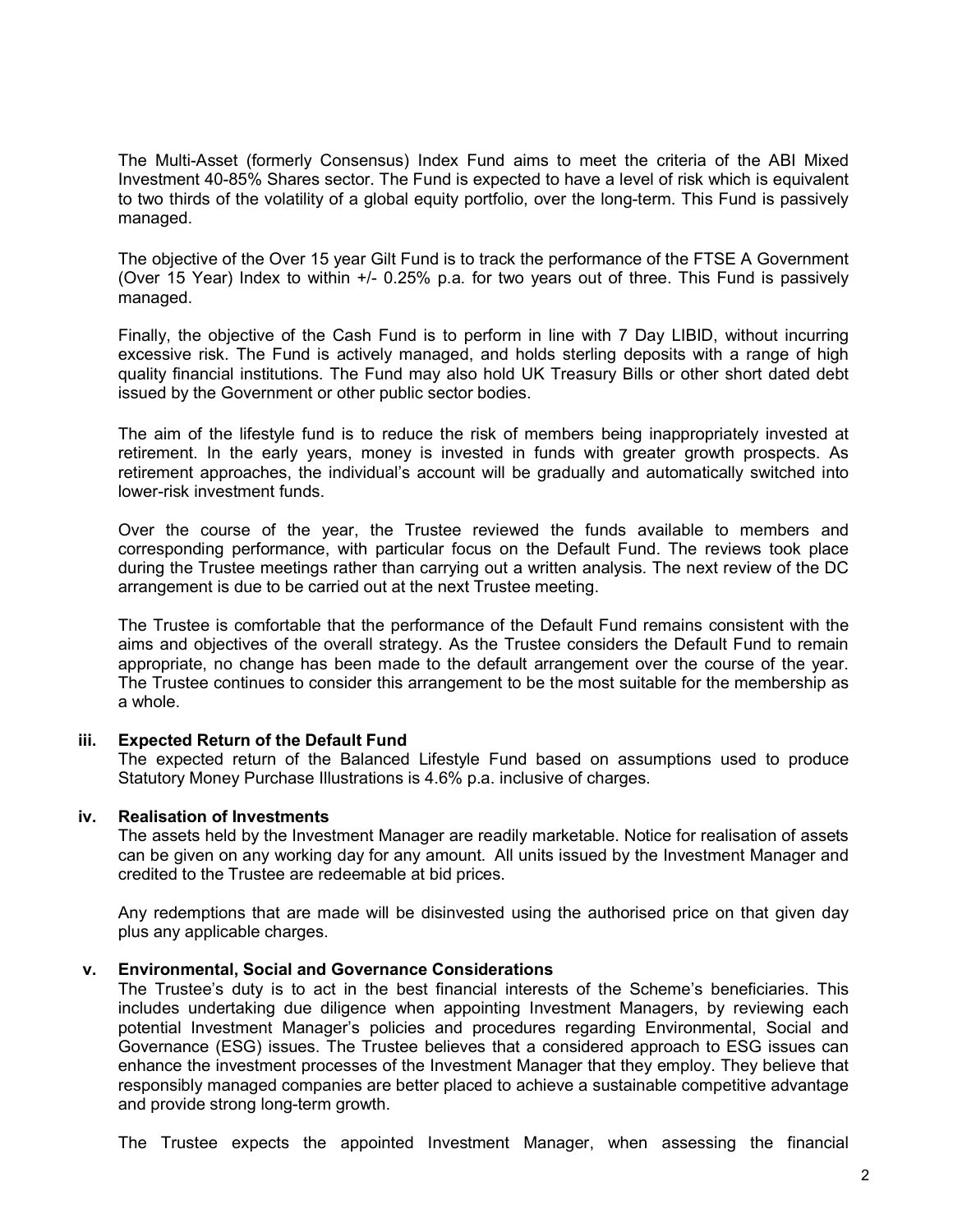attractiveness and overall risk of any investment, to have due regard for all relevant issues, including the impact of social, environmental and ethical issues. The Investment Manager has provided a copy of their policies on this subject and the Trustee is satisfied with their approach to socially responsible investment.

The Trustee has delegated to their Investment Manager the exercise of corporate governance issues, including the exercise of voting rights to investments.

### vi. Core Financial Transactions

The Trustee has a duty to ensure that core financial transactions (including the investment of contributions, transfer of member assets into and out of the Scheme, transfers between different investments within the Scheme and payments to and in respect of members) relating to the DC section of the Scheme are processed promptly and accurately. The Trustee delegates the processing of these transactions to a third party administrator, Trigon Pensions Limited, and their Investment Manager, Legal & General. The Trustee receives biannual administration reports from Trigon Pensions Limited including service levels (reporting on all services carried out by the Scheme's administrators). The Trustee is therefore able to monitor the timeliness of all core financial transactions and the service provided to members directly. An independent auditor undertakes an external audit of Trigon's administrative processes and controls (AAF 01/06) on triennial basis which provides further assurance to the Trustee. The Trustee has an Internal Controls Policy/ Risk Register in place to mitigate potential risks relating to core financial transactions and this is reviewed by the Trustee at least annually.

The Trustee bank account is monitored on a regular basis and all transactions are checked by a senior member of the team. In terms of processing core financial transactions, no issues were identified through the year and following the annual audit process.

### vii. Charges and Transaction Costs

The Administration Regulations require the Trustees to make an assessment of charges and transactions costs borne by the members of the DC section of the Scheme and the extent to which those charges and costs represent good value for money for members. Members pay the fees associated with their investments; the Company pays for all adviser costs.

The Annual Management Charge (AMC) for the Default Fund will depend on the underlying funds in which the member is invested (ranging from 0.10% p.a. to 0.25% p.a.). This is lower than the charge cap of 0.75% p.a. and the Trustee is satisfied that they have secured a good deal for members having taken advice from investment consultants who are familiar with industry standards and practices.

The AMCs for other funds utilised by members range from 0.10% p.a. to 0.70% p.a. as detailed in be below table:

|                                       | Fees as at 31 December 2018 |             |             |                              |                            |                      |  |
|---------------------------------------|-----------------------------|-------------|-------------|------------------------------|----------------------------|----------------------|--|
| <b>Legal &amp; General Funds</b>      | AMC*                        | $OCF^{\pm}$ | <b>TER^</b> | <b>Bid/mid</b><br>spread (%) | Mid/offer<br>spread $(\%)$ | <b>Other</b><br>fees |  |
| Global Equity (70:30) Index Fund      | 0.16                        | 0.00        | 0.16        | 0.11                         | 0.46                       | $-0.01$              |  |
| Multi-Asset (Formerly Consensus) Fund | 0.25                        | 0.00        | 0.25        | 0.21                         | 0.25                       | 0.00                 |  |
| <b>Property Fund</b>                  | 0.70                        | 0.02        | 0.72        | 1.12                         | 5.18                       | $-0.01$              |  |
| Over 15 Year Gilts Index Fund         | 0.10                        | 0.00        | 0.10        | 0.00                         | 0.00                       | $-0.03$              |  |
| Cash Fund                             | 0.13                        | 0.00        | 0.13        | 0.00                         | 0.00                       | 0.00                 |  |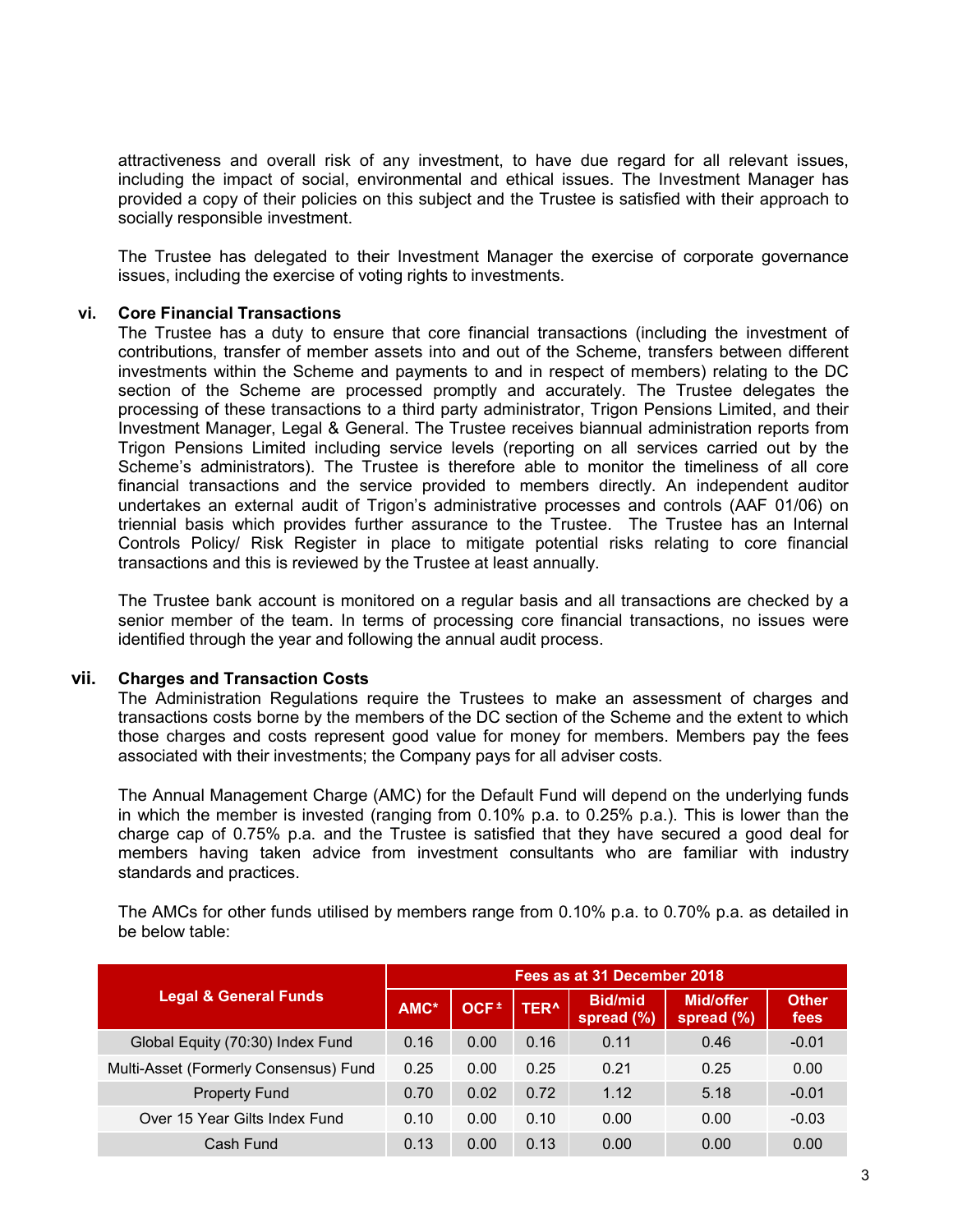AMC: Annual Management Charge

TER: Total Expense Ratio and OCF: Ongoing Charges Figure - Is the total charges applied allowing for transition fees, stamp duty costs etc.

Bid/ offer spread - these represent the transition charges that are applied

With regards to LGIM's 'other fees' column, these consist of various charges such as broker costs, stamp duty etc. however also include the anti-dilution levy. This is the amount of benefit to the ongoing holders of the fund to offset the impact of transactions caused by cash flows into or out of the fund. This figure is a negative and for the funds below these have outweighed the other costs within the calculation.

Charges are disclosed to members via the Scheme's Member Booklet. Members are entitled to one investment switch per year without charge, additional switches may incur a fee. The level of charges and transaction costs applicable to the Default Fund and other funds available to members represents good value for members.

Overall, the Trustee is satisfied that the Investment Manager continues to offer a good level of service (and in turn, good value for members) in terms of investment administration and reporting, fund choice and overall charges. The Trustee therefore remains comfortable that Legal & General should continue to provide investment management services to the Scheme.

### 3.0 Member Illustrations

In accordance with the Occupational Pension Schemes (Administration and Disclosure) Amendment) Regulations 2018 and relevant statutory guidance, the Trustee has provided an illustrative example using the following elements.

We have provided the illustration for the Default Fund (where the most members are invested) and the Funds with the highest and lowest assumed investment returns.

### i. Contributing members

The schedule below provides an indication illustration of the accumulated fund that might be available from the Scheme when a member retires at various time intervals.

The notes below indicate the assumptions used within the illustration to arrive at the accumulated fund.

The illustrations provide an indication of the values before any charges are incorporated and after all costs and charges are incorporated to assist in understanding the effect of all cost and charges.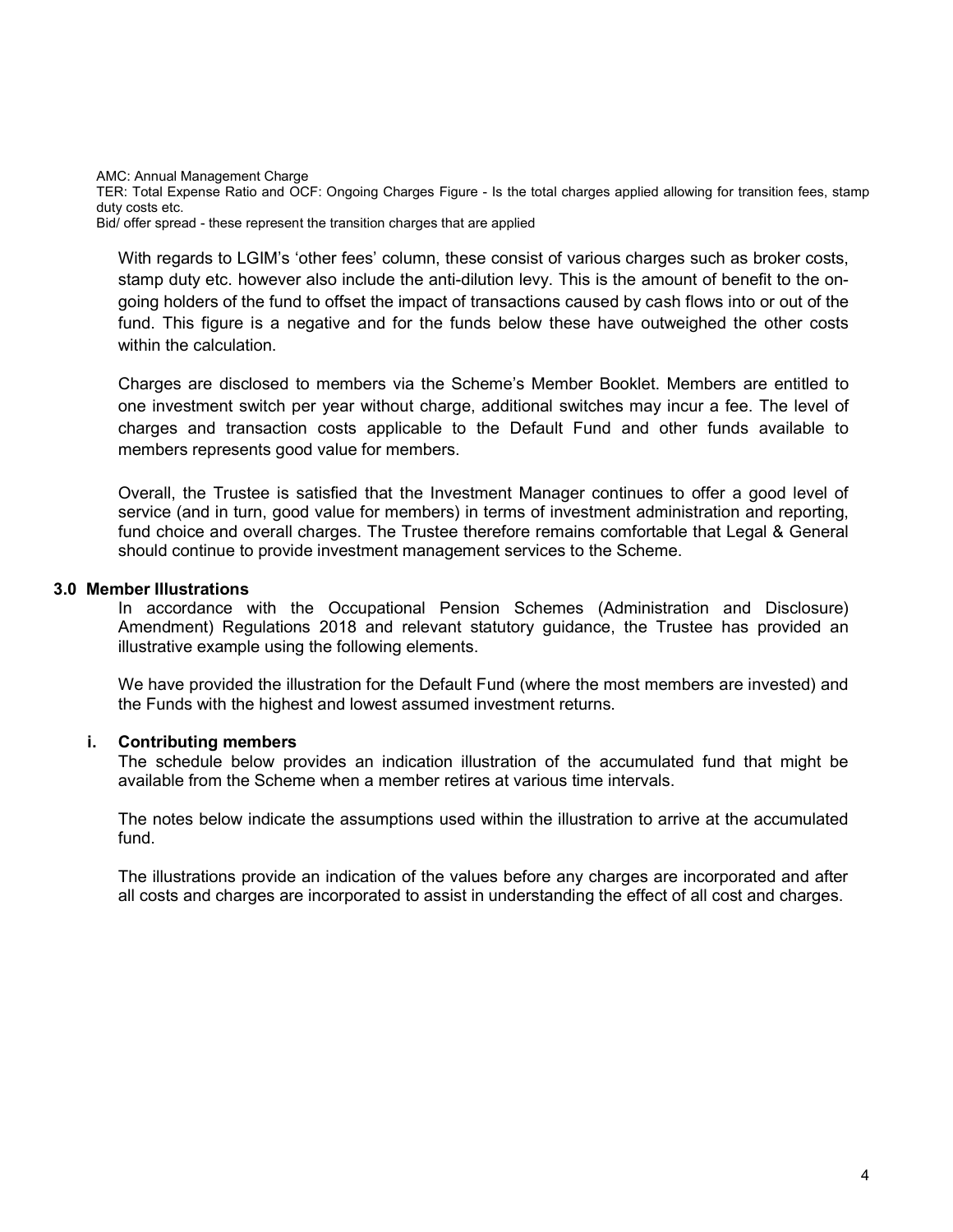#### Projected pension pot in today's money

|              | <b>Fund Choice</b>                          |                                               |                                                                |                                               |                                                |                                               |                                                         |                                               |
|--------------|---------------------------------------------|-----------------------------------------------|----------------------------------------------------------------|-----------------------------------------------|------------------------------------------------|-----------------------------------------------|---------------------------------------------------------|-----------------------------------------------|
|              | <b>Balanced Lifestyle</b><br>Fund (default) |                                               | <b>L&amp;G Multi Asset (formerly</b><br><b>Consensus) Fund</b> |                                               | L&G Global Equity (70:30)<br><b>Index Fund</b> |                                               | <b>L&amp;G Over 15 Years</b><br><b>Gilts Index Fund</b> |                                               |
| <b>Years</b> | <b>Before</b><br>charges                    | After all<br>charges<br>and costs<br>deducted | <b>Before</b><br>charges                                       | After all<br>charges<br>and costs<br>deducted | <b>Before</b><br>charges                       | After all<br>charges<br>and costs<br>deducted | <b>Before</b><br>charges                                | After all<br>charges<br>and costs<br>deducted |
| $\mathbf{1}$ | £37,700.00                                  | £37,700.00                                    | £38,100.00                                                     | £38,000.00                                    | £38,300.00                                     | £38,300.00                                    | £36,900.00                                              | £36,900.00                                    |
| 5            | £49,500.00                                  | £49,100.00                                    | £49,800.00                                                     | £49,400.00                                    | £50,100.00                                     | £49,700.00                                    | £48,600.00                                              | £48,200.00                                    |
| 10           | £65,700.00                                  | £64,700.00                                    | £66,100.00                                                     | £65,000.00                                    | £66,400.00                                     | £65,400.00                                    | £64,700.00                                              | £63,700.00                                    |
| 20           | £104,100.00                                 | £101,100.00                                   | £104,600.00                                                    | £101,500.00                                   | £105,000.00                                    | £102,000.00                                   | £102,800.00                                             | £99,900.00                                    |
| 30           | £152,000.00                                 | £145,600.00                                   | £152,600.00                                                    | £146,200.00                                   | £153,100.00                                    | £146,700.00                                   | £150,400.00                                             | £144,200.00                                   |
| 40           | £211,800.00                                 | £200,200.00                                   | £212,600.00                                                    | £200,900.00                                   | £213,200.00                                    | £201,600.00                                   | £209,800.00                                             | £198,500.00                                   |

#### Notes:

- The projected pension pot values are shown in today's terms and do not need to be reduced further for the effect of inflation.
- The starting pot size is assumed to be £35,000.00. This is the median pot size of members that are currently active in the Scheme.
- Inflation is assumed to be 2.5% each year.
- Contributions are assumed to be paid for the periods shown, start at £2,000 pa (i.e. the current median value of contributions in the Scheme) and increase each year in line with inflation measured by 2.5%.
- All values are estimates and cannot be guaranteed to apply for the future. What happens to your own individual circumstances may vary considerably from these general assumptions.
- It is also important to note that the amount of real accumulated fund will depend on the actual contributions paid, the way in which the fund is invested and the investment growth it achieves.
- The projected growth rates used for each fund are:

### Balanced Lifestyle Fund (default)

| Before charges:                       | 4.80% |
|---------------------------------------|-------|
| After all charges and costs deducted: | 4.60% |

### L&G Multi Asset (formerly Consensus) Fund

| Before charges:                       | 5.75% |
|---------------------------------------|-------|
| After all charges and costs deducted: | 5.50% |

#### L&G Global Equity (70:30) Index Fund

| Before charges:                       | 6.50% |
|---------------------------------------|-------|
| After all charges and costs deducted: | 6.34% |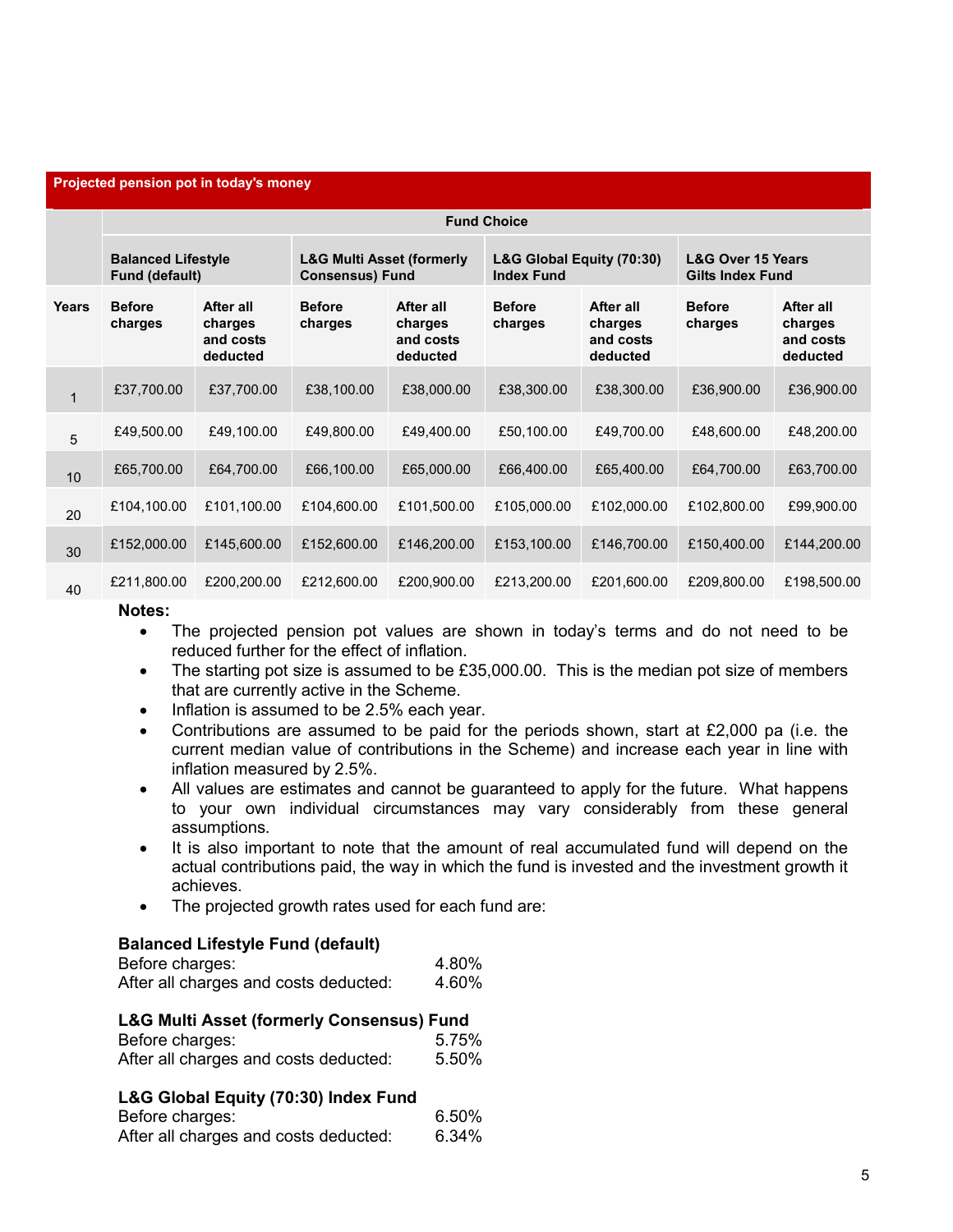# L&G Over 15 Years Gilts Index:

| Before charges:                       | 2.50% |
|---------------------------------------|-------|
| After all charges and costs deducted: | 2.40% |

### ii. No further contributions

The schedule below provides an indication illustration of the accumulated fund that might be available from the Scheme when a member retires at various time intervals.

The notes below indicate the assumptions used within the illustration to arrive at the accumulated fund.

The illustrations provide an indication of the values before any charges are incorporated and after all costs and charges are incorporated to assist in seeing the effect of all cost and charges.

| Projected pension pot in today's money |                                             |                                               |                                                                |                                               |                                                |                                               |                                                         |                                               |
|----------------------------------------|---------------------------------------------|-----------------------------------------------|----------------------------------------------------------------|-----------------------------------------------|------------------------------------------------|-----------------------------------------------|---------------------------------------------------------|-----------------------------------------------|
|                                        | <b>Fund Choice</b>                          |                                               |                                                                |                                               |                                                |                                               |                                                         |                                               |
|                                        | <b>Balanced Lifestyle</b><br>Fund (default) |                                               | <b>L&amp;G Multi Asset (formerly</b><br><b>Consensus) Fund</b> |                                               | L&G Global Equity (70:30)<br><b>Index Fund</b> |                                               | <b>L&amp;G Over 15 Years</b><br><b>Gilts Index Fund</b> |                                               |
| <b>Years</b>                           | <b>Before</b><br>charges                    | After all<br>charges<br>and costs<br>deducted | <b>Before</b><br>charges                                       | After all<br>charges<br>and costs<br>deducted | <b>Before</b><br>charges                       | After all<br>charges<br>and costs<br>deducted | <b>Before</b><br>charges                                | After all<br>charges<br>and costs<br>deducted |
| $\mathbf{1}$                           | £10,200.00                                  | £10,200.00                                    | £10,300.00                                                     | £10,200.00                                    | £10,300.00                                     | £10,300.00                                    | £10,000.00                                              | £9,900.00                                     |
| 5                                      | £11,100.00                                  | £11,000.00                                    | £11,600.00                                                     | £11,500.00                                    | £12,100.00                                     | £12,000.00                                    | £10,000.00                                              | £9,900.00                                     |
| 10                                     | £12,400.00                                  | £12,200.00                                    | £13,600.00                                                     | £13,300.00                                    | £14,600.00                                     | £14,400.00                                    | £10,000.00                                              | £9,900.00                                     |
| 20                                     | £15,500.00                                  | £15,000.00                                    | £18,600.00                                                     | £17,800.00                                    | £21,500.00                                     | £20,800.00                                    | £10,000.00                                              | £9,800.00                                     |
| 30                                     | £19,400.00                                  | £18,300.00                                    | £25,500.00                                                     | £23,700.00                                    | £31,500.00                                     | £30,100.00                                    | £10,000.00                                              | £9,700.00                                     |
| 40                                     | £24,200.00                                  | £22,500.00                                    | £34,800.00                                                     | £31,700.00                                    | £46,200.00                                     | £43,500.00                                    | £10,000.00                                              | £9,600.00                                     |

#### Notes:

- The projected pension pot values are shown in today's terms and do not need to be reduced further for the effect of inflation.
- $\bullet$  The starting pot size is assumed to be £10,000.00. This is the median pot size of members that are currently preserved in the Scheme.
- $\bullet$  Inflation is assumed to be 2.5% each year.
- No further contributions are assumed to be paid.
- All values are estimates and cannot be guaranteed to apply for the future. What happens to your own individual circumstances may vary considerably from these general assumptions.
- It is also important to note that the amount of real accumulated fund will depend on the actual contributions paid, the way in which the fund is invested and the investment growth it achieves.
- The projected growth rates used for each fund are: